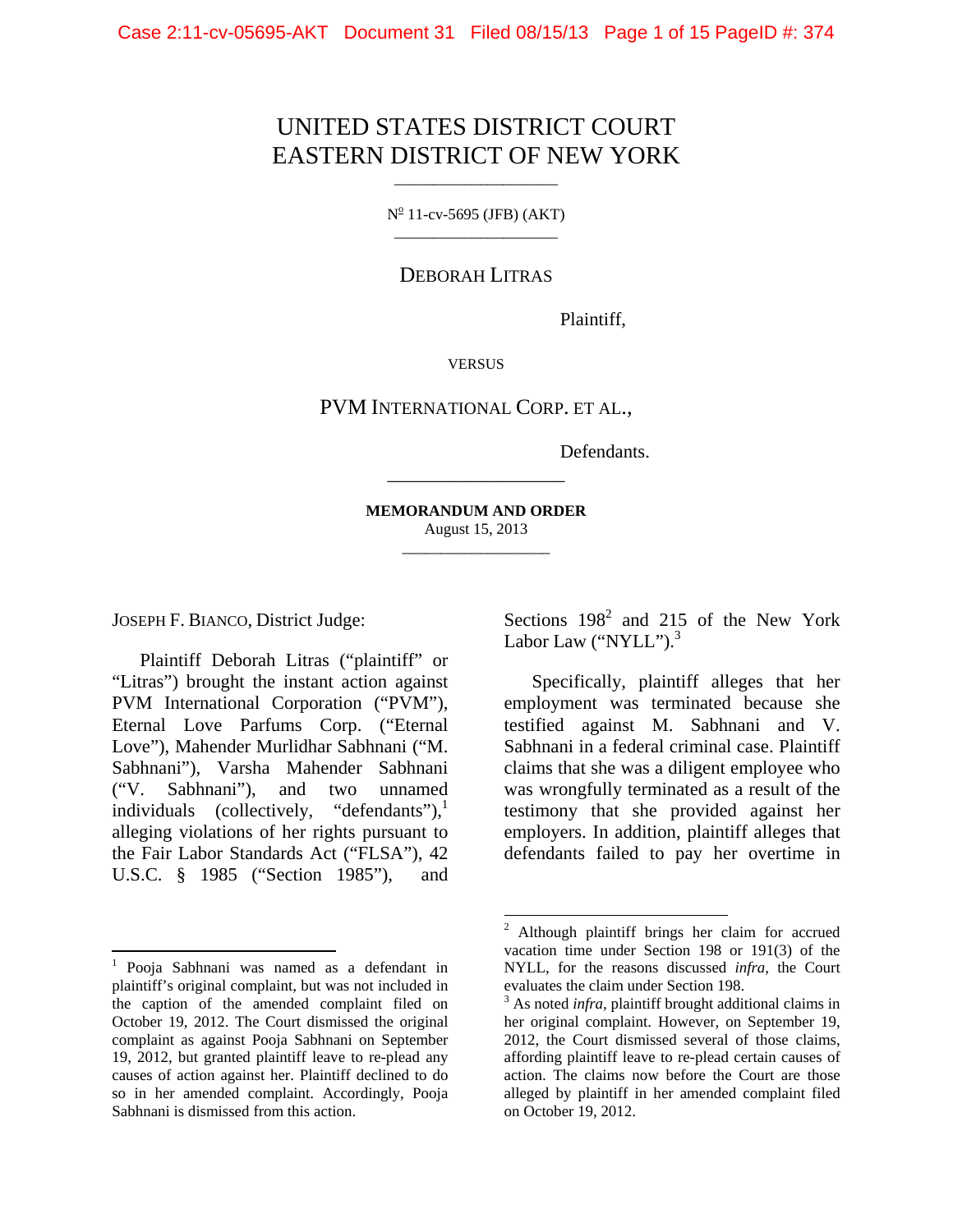violation of federal law and accrued vacation time in violation of the NYLL.

Presently before the Court is defendants' motion to dismiss the amended complaint in its entirety. In moving to dismiss the amended complaint, defendants argue the following: (1) plaintiff has failed to allege that any failure on the part of defendants to pay her overtime was willful and, accordingly, the shorter two-year statute of limitations should apply to plaintiff's FLSA claim; (2) plaintiff has failed to provide sufficient detail about her alleged overtime work to survive a motion to dismiss her FLSA claim; (3) plaintiff has failed to allege the requisite "meeting of the minds" and any adverse action taken in retaliation against plaintiff with the necessary degree of particularity to support her Section 1985 claim; (4) plaintiff's accrued vacation pay claim must fail because she has not alleged the existence of an agreement between herself and her employers in regards to such compensation; and (5) plaintiff's Section 215 claim cannot survive a motion to dismiss because she fails to point to the specific provision of the NYLL upon which her alleged complaint about her employers is based. The Court rejects each of defendants' arguments on this motion.

On the FLSA claim, plaintiff's pleadings are adequate to invoke the three-year statute of limitations applicable to claims of willful FLSA violation. Moreover, plaintiff has satisfied the recently articulated Second Circuit standard for pleading FLSA overtime claims: she has sufficiently alleged 40 hours of work in a given workweek, as well as some uncompensated time in excess of the 40 hours. As to the Section 1985 claim, plaintiff has sufficiently alleged that the requisite meeting of the minds between M. Sabhnani and V. Sabhnani existed to terminate plaintiff in retaliation for her having testified against them at their

criminal trial. In terms of the NYLL claim for accrued vacation pay, the contemporaneous letters appended to plaintiff's amended complaint are sufficient to support a plausible claim for such compensation, as they suggest that an agreement between plaintiff and her employers regarding vacation pay existed. Finally, plaintiff's pleading of the Section 215 claim is adequate because, based on the facts alleged, plaintiff has a plausible claim that she was terminated because her employers believed that she complained about their violation of the indentured servitude provision of the NYLL (and plaintiff's failure to specifically cite to that provision does not defeat her claim). Thus, for all of these reasons, and as described in more detail below, the Court denies defendants' motion to dismiss in its entirety.

Also before the Court is defendants' motion for sanctions. As discussed in detail below, because the Court concludes that plaintiff's amended complaint survives defendants' motion to dismiss (and, therefore, that none of plaintiff's claims are frivolous from a legal standpoint) and because the Court has no basis to believe that any of the allegations contained within plaintiff's amended complaint are false and were known to be false at the time the amended complaint was filed, defendants' motion for sanctions is denied at this juncture.

# I. BACKGROUND

# A. Factual Background

The following facts are taken from the amended complaint, including documents attached to or incorporated by reference in the complaint. These facts are not findings of fact by the Court. Instead, the Court assumes these facts to be true for purposes of deciding the pending motion to dismiss,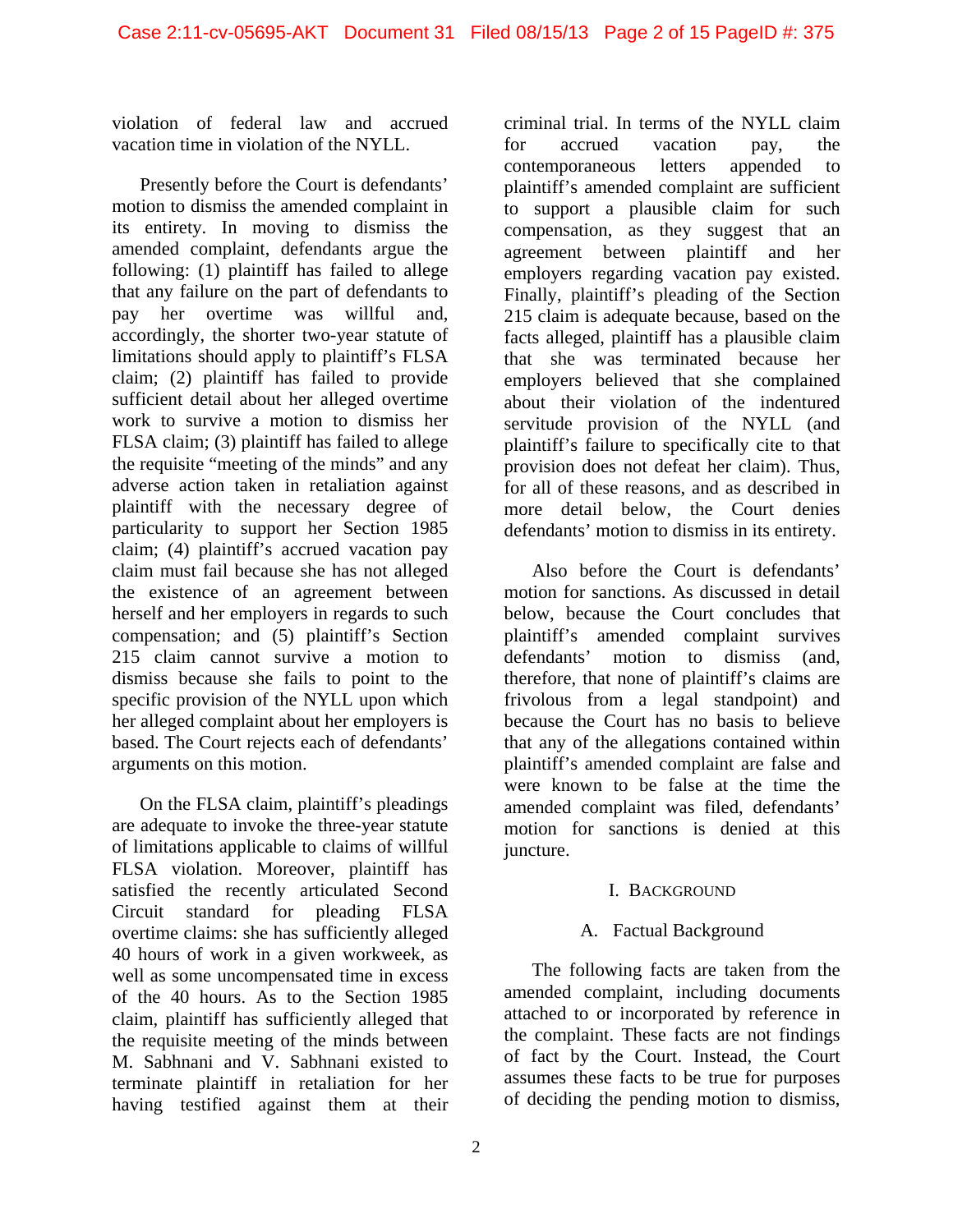and will construe them in a light most favorable to plaintiff, the non-moving party.

In approximately March of 2000, plaintiff was hired by PVM, a manufacturer, producer, seller, and exporter of perfumes (Am. Compl. ¶¶ 1-2), as an export manager (*id.* ¶ 21). Beginning in approximately 2007, PVM conducted its business operations at the home of M. Sabhnani and V. Sabhnani. (*Id.* ¶ 4.) Both M. Sabhnani and V. Sabhnani were also employers of plaintiff. (*Id.* ¶ 7.) Plaintiff generally received \$1230.75 per week from PVM, but never received any overtime pay above and beyond that amount.<sup>4</sup> ( $Id$ .  $\P$  22.) Plaintiff also alleges that she was employed by Eternal Love at the time.  $(Id. \P 6.)^5$ 

In 2007, plaintiff discovered that M. Sabhnani and V. Sabhnani were "harboring indentured servants or slaves at their residence/business location." (*Id.* ¶ 8.) Both M. Sabhnani and V. Sabhnani were arrested and charged with various crimes. (*Id.* ¶ 23.) Plaintiff was subsequently compelled to testify against M. Sabhnani and V. Sabhnani in a criminal case conducted in the District Court of the Eastern District of New York. (*Id.* ¶ 9.) She testified on behalf of the government on November 28, 2007. (*Id.* ¶ 40.) On December 17, 2007, following a seven-week trial, a jury convicted M. Sabhnani and V. Sabhnani of various criminal offenses, including, *inter alia*, the following: (1) conspiracy to commit forced labor in violation of 18 U.S.C. § 371; (2) two counts of forced labor under 18 U.S.C.  $§$  1589 and  $§$  1594(a); (3) conspiracy to harbor aliens in violation of 8 U.S.C.

l

 $§ 1324(a)(1)(A)(1)$  and  $§ 1324(a)(1)(B)(iii);$ (4) two counts of harboring aliens in violation of 8 U.S.C.  $\frac{8}{9}$  1324(a)(1)(A)(iii),  $§ 1324(a)(1)(A)(v)(11),$  and  $§ 1324(a)(1)(B)(iii);$  (5) conspiracy to commit peonage in violation of 18 U.S.C. § 1581(a) and § 371; (6) two counts of peonage in violation of 18 U.S.C. § 1581(a) and  $1594(a)(f)$ ; and  $(7)$  two counts of servitude in violation of 18 U.S.C. § 1592 and § 371. (*Id.* ¶ 10.)

Plaintiff received vacation pay in 2008 to "induce [her] to remain on the job when defendants were having their legal troubles." (*Id.* ¶ 34.) Plaintiff claims that she had an express or implied contract in which defendants were required to pay her such vacation payments, including upon termination. (*Id.* ¶ 35.)

Plaintiff continued to help run defendants' business following the conviction. (*Id.* ¶ 24.) However, her employment with PVM was terminated on April 12, 2010 "without any justifiable reason." (*Id.* ¶ 11; *see also id.* ¶ 5.) She received a letter from defendants' "agent," Sam Israel, indicating that her employment had been terminated. (*Id.* ¶ 26.) Plaintiff alleges that she was terminated because she testified against M. Sabhnani and V. Sabhnani – and that those defendants simply waited to terminate her employment until their appeals of the criminal case had been finalized since terminating her before that point would "taint and prejudice" the appeals and "would further cause bad publicity to accrue to defendants." (*Id.* ¶ 27.)

# B. Procedural History

The complaint in this action was filed on November 21, 2011. On January 19, 2012, defendants filed a motion to dismiss the complaint without first requesting a premotion conference in accordance with the

<sup>&</sup>lt;sup>4</sup> Appended to plaintiff's amended complaint is a chart detailing the overtime hours plaintiff claims to have worked from November 2008 to April 2010.

<sup>(</sup>*See* Am. Compl. Ex. A, Overtime Hours Chart.)<br><sup>5</sup> The Court is unable to determine, from the facts alleged in the amended complaint, whether PVM and Eternal Love are two separate and distinct entities.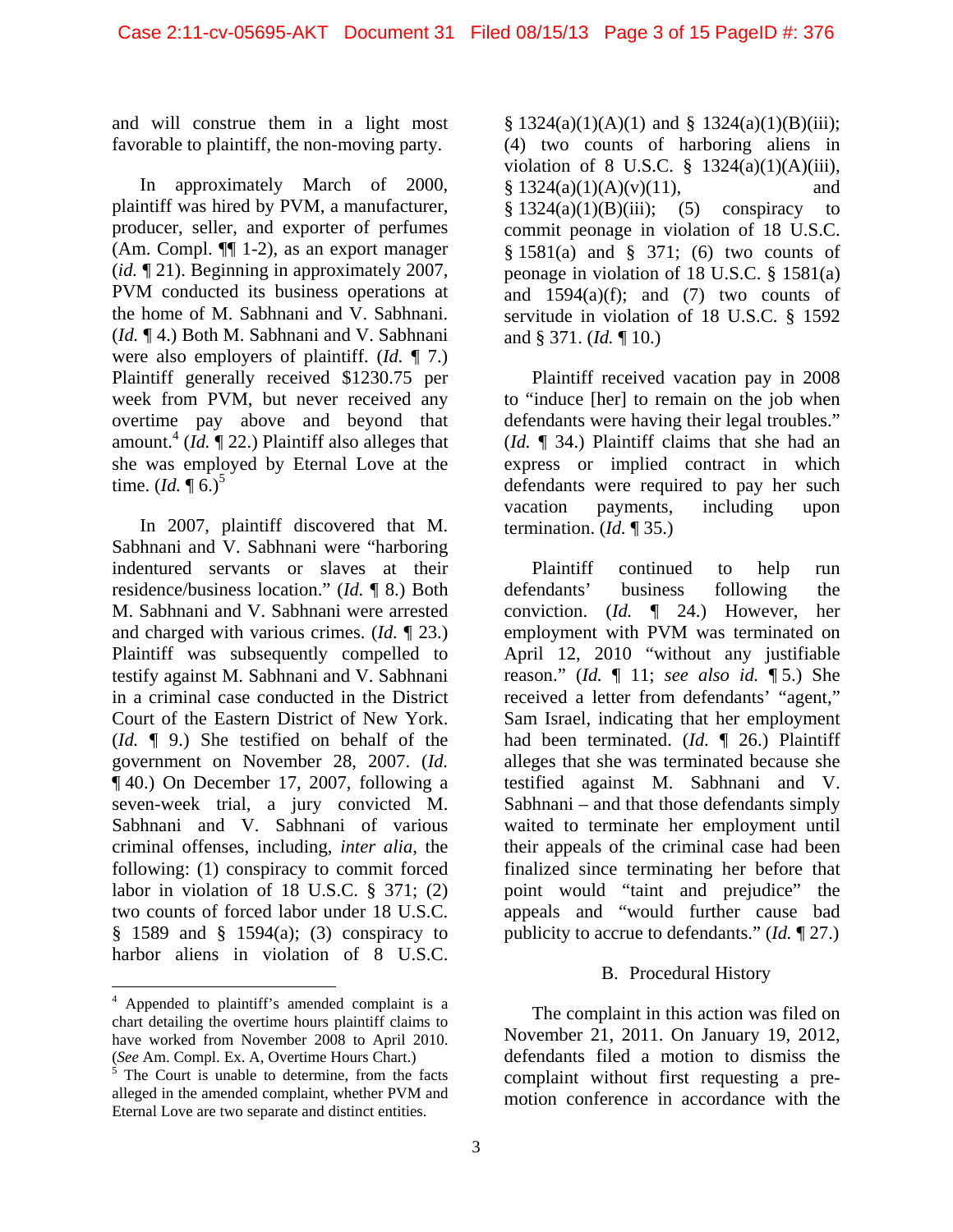Court's Individual Rules. The Court held a telephone pre-motion conference with the parties on February 13, 2012, at which time it set a briefing schedule for the motion to dismiss. When plaintiff failed to respond to the motion in accordance with the briefing schedule, the Court ordered a status report from plaintiff. By letter dated April 27, 2012, counsel for plaintiff requested leave to file an amended complaint. The Court held another telephone conference with the parties on May 14, 2012, at which time it modified the briefing schedule for defendants' motion to dismiss and set a briefing schedule for plaintiff's motion to amend the complaint.

On June 4, 2012, plaintiff filed an opposition to the motion to dismiss, as well as a motion to amend her complaint. On July 6, 2012 defendants filed a reply in further support of their motion to dismiss and in opposition to plaintiff's motion to amend. Oral argument was held on September 19, 2012. Following oral argument, the Court delivered an oral ruling on the motions: the Court granted in part and denied in part defendants' motion to dismiss<sup>6</sup> and granted plaintiff's motion to amend.

l

On October 19, 2012, plaintiff filed an amended complaint. On November 12, 2012, defendants filed a motion for an extension of time to file an answer or move with respect to plaintiff's amended complaint. By Order dated November 13, 2012, Magistrate Judge Boyle granted the extension, requiring defendants to answer or move by November 26, 2012. On November 26, 2012, defendants filed a motion to dismiss the amended complaint and a motion for sanctions. On March 28, 2013, plaintiff filed an opposition to both the motion to dismiss and the motion for sanctions. On April 29, 2013, defendants filed a reply in further support of their motions to dismiss and for sanctions. Oral argument was held on May 6, 2013. The Court has fully considered the arguments and submissions of the parties.

#### II. STANDARD OF REVIEW

In reviewing a motion to dismiss pursuant to Rule 12(b)(6), the Court must accept the factual allegations set forth in the complaint as true and draw all reasonable inferences in favor of the plaintiff. *See Cleveland v. Caplaw Enters.*, 448 F.3d 518, 521 (2d Cir. 2006); *Nechis v. Oxford Health Plans, Inc.*, 421 F.3d 96, 100 (2d Cir. 2005). "In order to survive a motion to dismiss under Rule 12(b)(6), a complaint must allege a plausible set of facts sufficient 'to raise a right to relief above the speculative level.'" *Operating Local 649 Annuity Trust Fund v. Smith Barney Fund Mgmt. LLC*, 595

<sup>&</sup>lt;sup>6</sup> Specifically, the Court: (1) denied the motion to dismiss the FLSA claim based on the statute of limitations, but granted the motion to dismiss that cause of action for failure to state a claim (as plaintiff merely provided conclusory allegations that were insufficient to survive a motion to dismiss) with leave to re-plead; (2) granted the motion to dismiss with respect to the New York State overtime pay claim without leave to re-plead (except on the issue of vacation pay allegedly owed); (3) denied the motion to dismiss with respect to the Section 1985 retaliation claim; (4) denied the motion to dismiss plaintiff's claim based on Section 215 of the New York Labor Law; (5) granted the motion to dismiss the unjust enrichment claim with leave to re-plead (to the extent that plaintiff can plead a theory of unjust enrichment alternative to overtime (which is preempted)); (6) granted the motion to dismiss the non-payment or conversion of plaintiff's pension claim as entirely

speculative (and plaintiff's counsel indicated that he would not re-plead that claim); (7) granted the motion to dismiss the fraudulent inducement claim with leave to re-plead (noting that it is highly unlikely that plaintiff will be able to successfully replead this claim given the likely statute of limitations issue); and (8) granted the motion to dismiss the negligent infliction of emotional distress claim. The Court also granted the motion to dismiss the complaint, with leave to re-plead, as against Pooja Sabhnani. (*See* Oral Arg. & Ruling, Sept. 19, 2012.)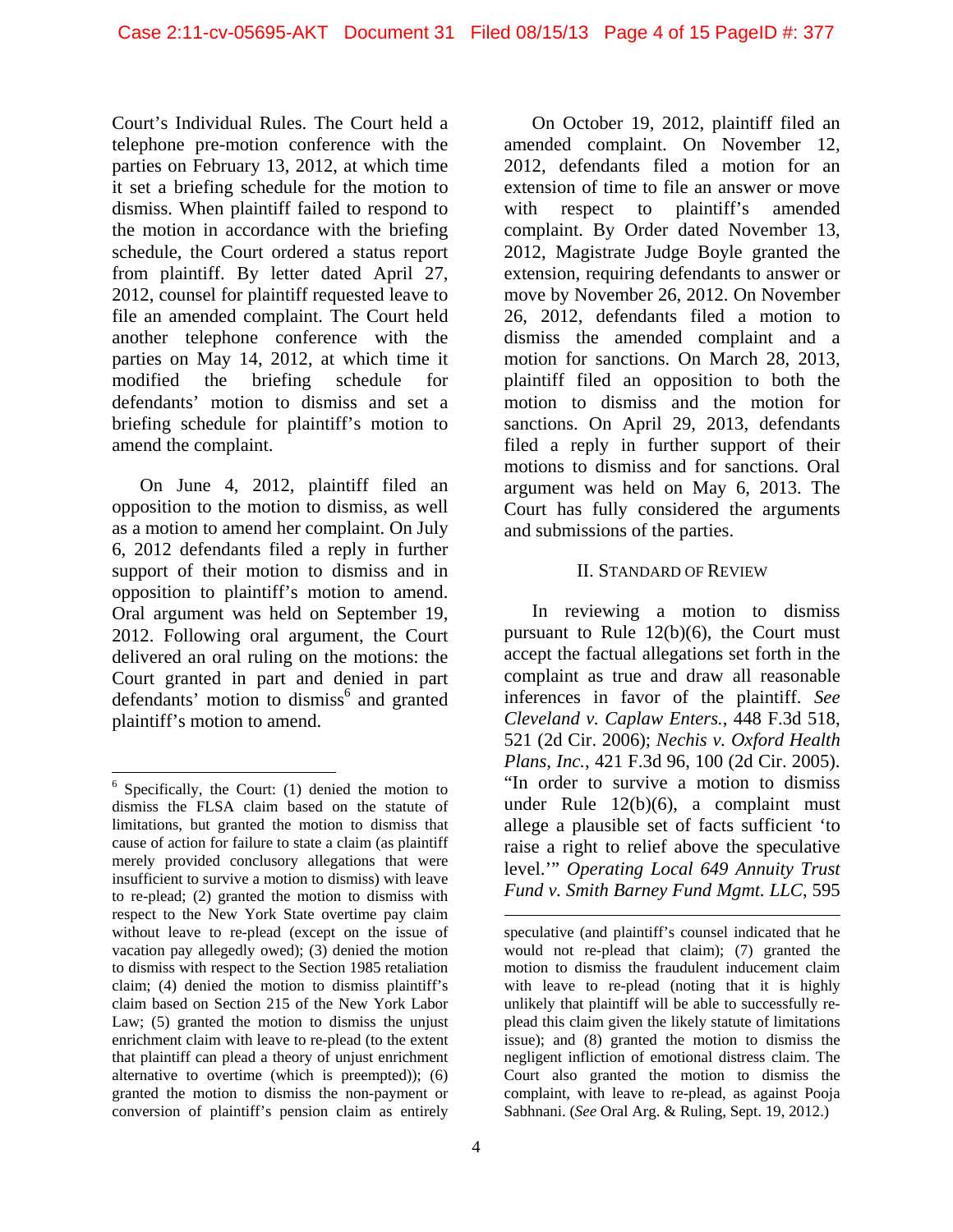F.3d 86, 91 (2d Cir. 2010) (quoting *Bell Atl. Corp. v. Twombly*, 550 U.S. 544, 555 (2007)). This standard does not require "heightened fact pleading of specifics, but only enough facts to state a claim to relief that is plausible on its face." *Twombly*, 550 U.S. at 570.

The Supreme Court clarified the appropriate pleading standard in *Ashcroft v. Iqbal*, setting forth a two-pronged approach for courts deciding a motion to dismiss. 556 U.S. 662 (2009). The Court instructed district courts to first "identify[ ] pleadings that, because they are no more than conclusions, are not entitled to the assumption of truth." *Id.* at 679 (explaining that though "legal conclusions can provide the framework of a complaint, they must be supported by factual allegations"). Second, if a complaint contains "well-pleaded factual allegations, a court should assume their veracity and then determine whether they plausibly give rise to an entitlement to relief." *Id*. A claim has "facial plausibility when the plaintiff pleads factual content that allows the court to draw the reasonable inference that the defendant is liable for the misconduct alleged. The plausibility standard is not akin to a 'probability requirement,' but it asks for more than a sheer possibility that a defendant has acted unlawfully." *Id.* at 678 (quoting and citing *Twombly*, 550 U.S. at 556-57 (internal citation omitted)).

The Court notes that in adjudicating this motion, it is entitled to consider: "(1) facts alleged in the complaint and documents attached to it or incorporated in it by reference, (2) documents 'integral' to the complaint and relied upon in it, even if not attached or incorporated by reference, (3) documents or information contained in defendant's motion papers if plaintiff has knowledge or possession of the material and relied on it in framing the complaint, (4)

public disclosure documents required by law to be, and that have been, filed with the Securities and Exchange Commission, and (5) facts of which judicial notice may properly be taken under Rule 201 of the Federal Rules of Evidence." *In re Merrill Lynch & Co.*, 273 F. Supp. 2d 351, 356-57 (S.D.N.Y. 2003) (internal citations omitted), *aff'd in part and rev'd in part on other grounds sub nom.*, *Lentell v. Merrill Lynch Co.*, 396 F.3d 161 (2d Cir. 2005).

#### III. DISCUSSION

#### A. Motion to Dismiss

#### 1. FLSA Claim

Plaintiff alleges that defendants failed to provide her with overtime compensation (at one and one half times the regular rate of pay for each hour worked in excess of forty hours per work week), in violation of the FLSA. Plaintiff claims, therefore, that defendants owe her overtime pay for each hour over 40 worked in a work week during the three-year period prior to her termination. Defendants move to dismiss the FLSA claim, arguing that (1) plaintiff has failed to prove that any alleged violation of the FLSA was willful, and so a two-year, rather than a three-year, statute of limitations applies, and (2) in any event, plaintiff has failed to allege that she worked overtime hours for which she was not compensated with the requisite degree of particularity to state a claim under the FLSA. For the reasons discussed in detail below, the Court disagrees – plaintiff's pleadings are sufficient to both state a plausible FLSA overtime claim and to invoke a three-year statute of limitations for that claim. Accordingly, defendants' motion to dismiss the FLSA claim is denied.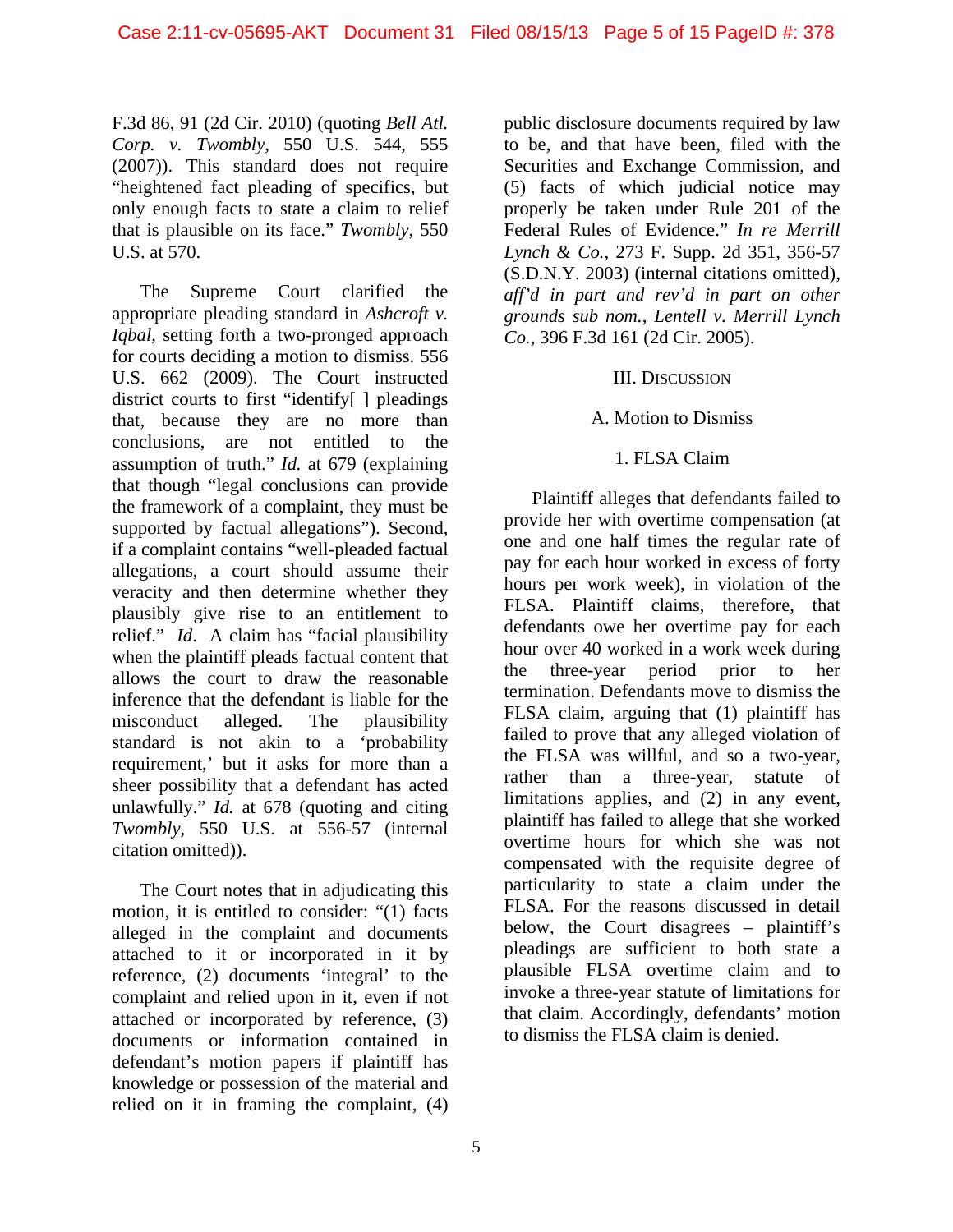#### a. Legal Standard

Under the FLSA, employers engaged in interstate commerce must pay overtime pay to an employee working more than forty hours per week "at a rate not less than one and one-half times the regular rate at which he is employed." 29 U.S.C. § 207(a)(1). The regular, minimum rates at which employees must be paid are established by Section 206 of the FLSA. *Id.* § 206(a). In addition, the FLSA sets forth a broad civil enforcement scheme, pursuant to which

[a]ny employer who violates the provisions of section 206 or section 207 of this title shall be liable to the employee or employees affected in the amount of their unpaid minimum wages, or their unpaid overtime compensation, as the case may be, and in an additional equal amount as liquidated damages.

# *Id.* § 216(b).

In an action to recover unpaid overtime wages under the FLSA, a "plaintiff must show that: (1) he was an employee who was eligible for overtime ([*i.e.*] not exempt from the Act's overtime pay requirements); and (2) that he actually worked overtime hours for which he was not compensated." *Hosking v. New World Motg., Inc.*, 602 F. Supp. 2d 441, 447 (E.D.N.Y. 2009).

# b. Analysis

# i. Statute of Limitations

An FLSA-related suit must be brought within two years after the cause of action has accrued, unless a plaintiff can show that a defendant's violation of the Act was willful, in which case a three-year statute of limitation applies. 29 U.S.C. § 255. For an employer's actions to be willful, the employer must have "either [known] or showed reckless disregard for the matter of whether its conduct was prohibited by the [FLSA]." *McLaughlin v. Richland Shoe Co.*, 486 U.S. 128, 133 (1988).

Courts in this Circuit have generally left the question of willfulness to the trier of fact. *See*, *e.g.*, *Rahman v. Shiv Darshan, Inc.*, 12 Civ. 3457 (ILG)(CLP), 2013 U.S. Dist. LEXIS 24750, at \*9-10 (S.D.N.Y. Feb. 22, 2013) (concluding that plaintiff adequately pled willfulness – for "it is hornbook learning that the state of one's mind, intent, can almost never be proved directly and invariably is proved circumstantially" – and, accordingly, denying motion to dismiss the FLSA claim as time barred based on a two-year statute of limitations (alteration, citation, and quotation marks omitted)); *Goodman v. Port Auth. of N.Y. & N.J.*, 850 F. Supp. 2d 363, 381 (S.D.N.Y. 2012) ("Whether or not a violation of the FLSA is 'willful' is a factintensive inquiry not appropriately resolved on a motion to dismiss."); *Kaur v. Royal Arcadia Palace, Inc.*, 643 F. Supp. 2d 276, 297 (E.D.N.Y. 2007) (denying summary judgment as to willfulness where plaintiffs had complained to defendants about their pay); *Moran v. GTL Constr., LLC*, 06 Civ. 168 (SCR), 2007 U.S. Dist. LEXIS 55098, at \*10-11 (S.D.N.Y. July 24, 2007) ("Although plaintiff has the burden of proving willfulness at trial, for the purposes of pleading, willfulness qualifies as a factual state of mind falling under Fed. R. Civ. P. 9(b) which states that the 'condition of mind of a person may be averred generally.' Moreover, whether a defendant's actions were willful is a factual question that cannot be decided on a motion to dismiss." (citations omitted)); *Damassia v. Duane Reade, Inc.*, No. 04 Civ. 8819 (GEL), 2005 U.S. Dist. LEXIS 9768, at \*6-7 (S.D.N.Y. May 20, 2005) (denying motion to dismiss as to willfulness where plaintiffs alleged that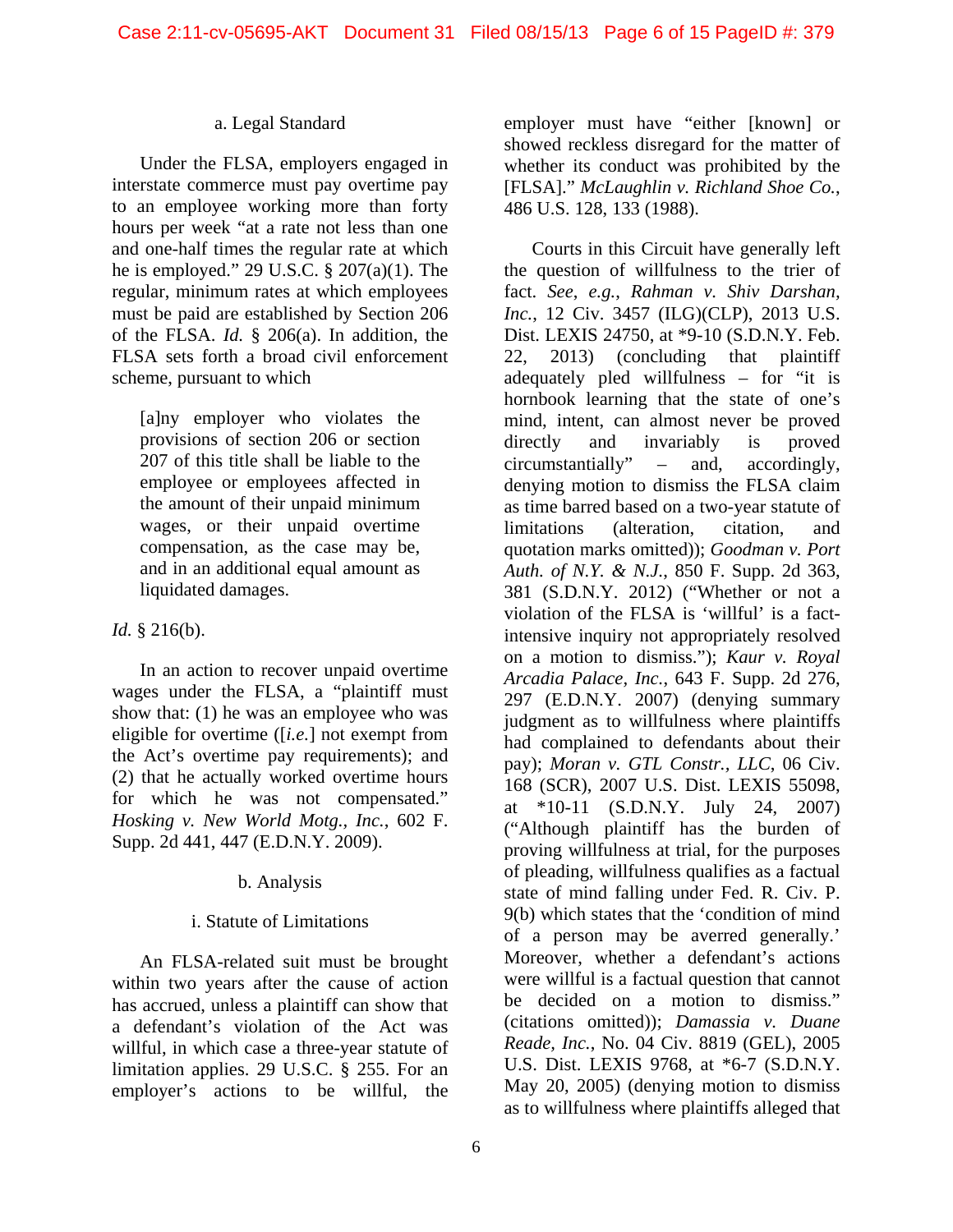defendants knew the contours of the FLSA and deliberately misclassified them as independent contractors in order to avoid the Act's requirements).

Plaintiff has alleged that defendants' failure to pay her overtime wages was willful. (*See* Am. Compl. ¶ 29 (stating that defendants' failure to pay was "willful . . . since [defendants] had no regard whatsoever for legal requirements in connection with their wage policies").) At this stage of litigation, plaintiff's general averment of willfulness satisfies the requirements of pleading a willful violation of the FLSA, so as to invoke the three-year statute of limitations. *See*, *e.g.*, *Moran*, 2007 U.S. Dist. LEXIS 55098, at \*11. Accordingly, defendants' motion to dismiss the portion of plaintiff's FLSA claim that relates to pay allegedly owed outside of the two-year limitations period is denied. However, because plaintiff's complaint was filed on November 21, 2011, she cannot claim overtime wages for work done prior to November 21, 2008 (more than three years before her complaint was filed). Plaintiff's claim is, therefore, limited to overtime pay allegedly owed after November 21, 2008.

# ii. Adequacy of the Pleadings

The Court dismissed plaintiff's FLSA claim as alleged in her original complaint on September 19, 2012 because plaintiff failed to plead the cause of action with the requisite degree of specificity. However, the Court granted plaintiff leave to re-plead her FLSA overtime claim, emphasizing that, in order to state an adequate claim for relief, she would need to provide additional details regarding when and how many overtime hours were worked. Attached to plaintiff's amended complaint is a chart of the days and hours that plaintiff worked, including a calculation of her overtime hours for which she allegedly was not compensated.

Defendants argue, once again, that plaintiff has failed to state a plausible FLSA overtime claim. The Court disagrees.

Over the past year, the Second Circuit has issued a series of decisions addressing the adequacy of pleadings in the FLSA overtime compensation context. In the first of those decisions, *Lundy v. Catholic Health System of Long Island*, the court emphasized that "[d]etermining whether a plausible claim has been pled is 'a context-specific task that requires the reviewing court to draw on its judicial experience and common sense.'" 711 F.3d 106, 114 (2d Cir. 2013) (quoting *Iqbal*, 555 U.S. at 679). The court then held that, "in order to state a plausible FLSA overtime claim, a plaintiff must sufficiently allege 40 hours of work in a given workweek as well as some uncompensated time in excess of the 40 hours." *Id.* at 114. Following that standard, the Second Circuit, in subsequent cases, proceeded to find the pleading of an FLSA overtime claim to be inadequate in a case where the complaint merely alleged that overtime hours were worked without "provid[ing] sufficient detail about the length and frequency of [the] unpaid work to support a reasonable inference that . . . more than forty hours in a given week" were worked, *Nakahata v. N.Y.-Presbyterian Healthcare Sys.*, Nos. 11-0734, 11-0710, 11- 0713, 11-0728, 2013 U.S. App. LEXIS 14128, at \*20 (2d Cir. July 11, 2013), and in a case where the complaint merely "tracked the statutory language of the FLSA, lifting its numbers and rehashing its formulation, but alleging no particular facts sufficient to raise a plausible inference of an FLSA overtime violation," *Dejesus v. HF Mgmt. Servs.*, No. 12-4565, 2013 U.S. App. LEXIS 16105, at \*13 (2d Cir. Aug. 5, 2013).

As noted earlier, attached to the amended complaint is a chart that alleges the number of hours plaintiff worked each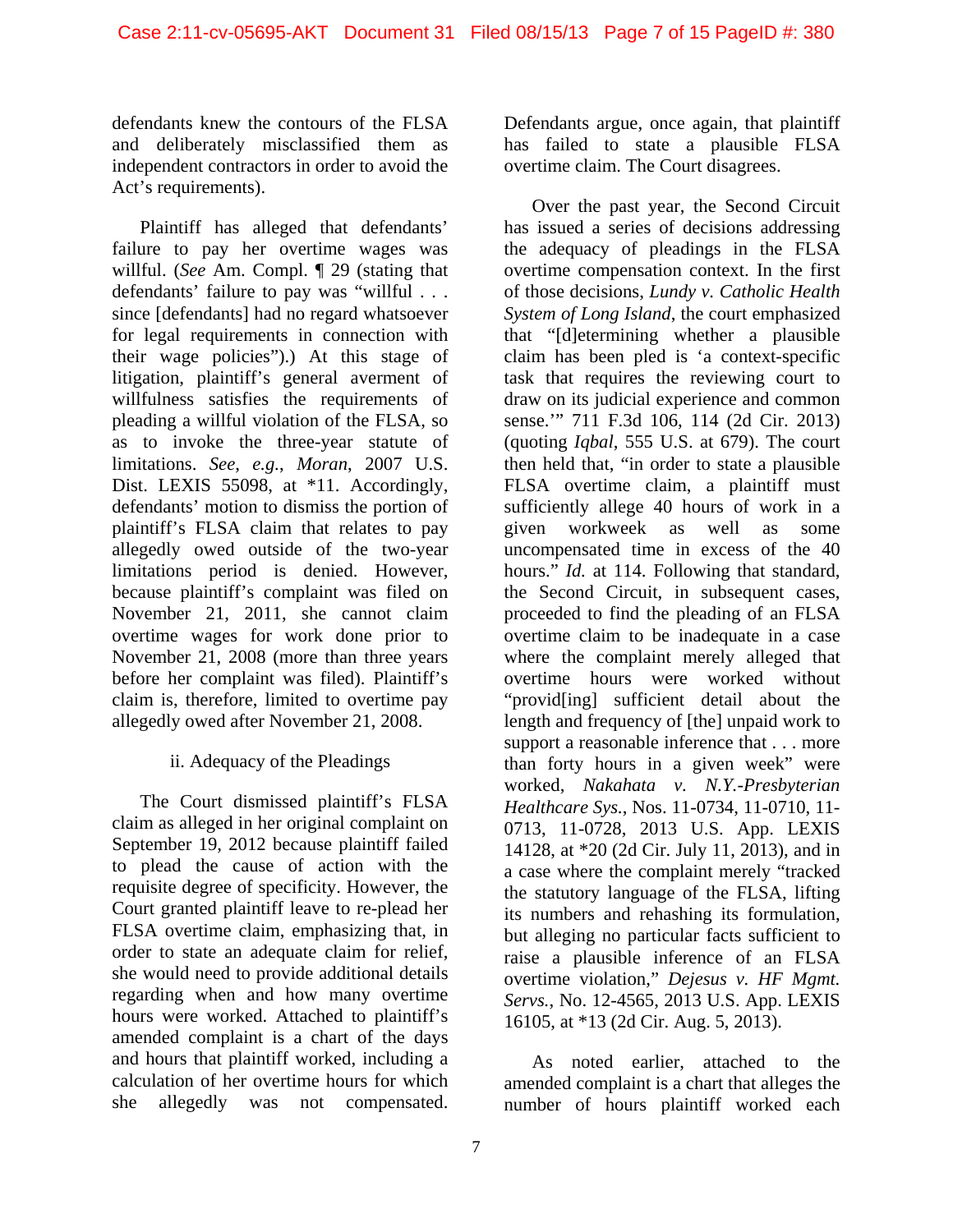workday. (*See* Am. Compl. Ex. A.) Plaintiff's chart is replete with specific dates and an estimation of the number of hours that she worked on each specific date (along with the start and end time of her work for each date listed). Plaintiff has clearly done more than simply repeat the language of the FLSA statute under which she brings her overtime claim. *See Dejesus*, 2013 U.S. App. LEXIS 16105, at \*11 (finding pleadings inadequate where plaintiff "did not estimate her hours in any or all weeks or provide any other factual context or content," and merely "rephrase[ed] the FLSA's formulation specifically set forth in section  $207(a)(1)$ "). Moreover, plaintiff included a separate column in her chart that indicates, more specifically, the number of *overtime hours* that she worked in each work week. *See Lundy*, 711 F.3d at 114 n.7 (noting that "[u]nder a case-specific approach, some courts may find that an approximation of overtime hours worked may help draw a plaintiff's claim closer to plausibility"). The Court finds, therefore, that plaintiff has provided an amount of factual specificity that is sufficient to survive a motion to dismiss.

In moving to dismiss the FLSA overtime claim, defendants contest the veracity of plaintiff's chart. (*See* Defs.' Mem. of Law in Supp. of Mot. to Dismiss ("Defs.' Mot. to Dismiss") at 14-15 ("To allow the Plaintiff to proceed with a claim premised upon Litras' newly inspired accounting – when there is no record, no allegation, nor suggestion that Litras maintained contemporaneous notes, let alone an averment that she reported the time to her employer at any stage of her employment – would be to disregard plausibility altogether.").) However, the Second Circuit has specifically recognized that, although a plaintiff must plead hours worked in excess of 40 in a given work week, as well as some uncompensated time in excess of the 40

hours, with a certain degree of specificity, a plaintiff is *not* required to keep perfect time records or to plead its hours worked with "mathematical precision":

While this Court has not required plaintiffs to keep careful records and plead their hours with mathematical precision, we have recognized that it is employees' memory and experience that lead them to claim in federal court that they have been denied overtime in violation of the FLSA in the first place. Our standard requires that plaintiffs draw on those resources in providing complaints with sufficiently developed factual allegations.

*Dejesus*, 2013 U.S. App. LEXIS 16105, at \*13-14. Defendants will have an opportunity to challenge plaintiff's calculations after the parties have engaged in discovery. However, on a motion to dismiss, the Court is not to pass judgment on the accuracy of the pleadings. Indeed, the Court is instructed to accept all the allegations contained within the pleadings as true and draw all reasonable inferences therefrom. Thus, the dates and numbers contained within plaintiff's chart are sufficient to state a plausible FLSA overtime claim.

Moreover, defendants' argument that plaintiff's chart should be discredited because it was provided only after leave to amend the complaint was sought is unavailing. (*See* Defs.' Mot. to Dismiss at 14-15 (arguing that because plaintiff did not supply a dates and hours breakdown in her original complaint, "she obviously generated the list appended to her Second Amended Complaint to satisfy the Court's instruction . . . that her pleadings would not pass muster in the absence of identifiable overtime work").) The Court specifically granted plaintiff leave to amend on this cause of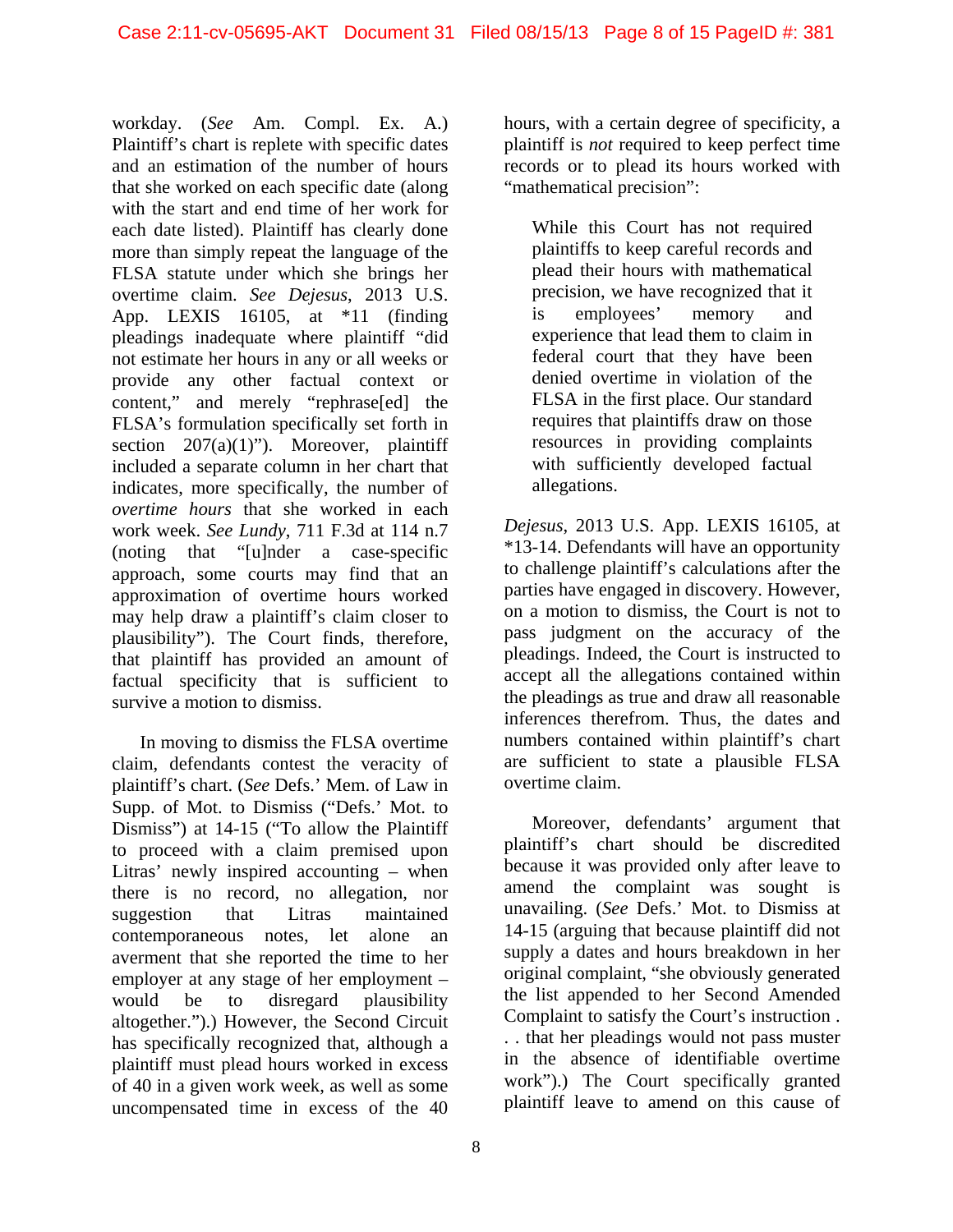action to afford her an opportunity to allege her overtime claim with the requisite specificity. That is precisely what plaintiff did. To say that a plaintiff should be precluded from offering more specific numbers or calculations in an amended complaint because such information was not contained within the initial complaint defeats the entire purpose of a district court's capacity to grant plaintiffs leave to amend. *Cf. Absolute Activist Value Master Fund Ltd. v. Ficeto*, 677 F.3d 60, 71 (2d Cir. 2012) (instructing district court to "grant the plaintiffs leave to amend their complaint in order to plead *additional factual allegations* to support their claim" (emphasis added)). The additional facts and figures provided by plaintiff in her amended complaint are sufficient to allow her FLSA overtime claim to proceed at this time, and the fact that those details were provided only once plaintiff received leave to amend the complaint does not, as defendants would suggest, suggest a basis for dismissal.

To the extent defendants argue that the FLSA claim should, nevertheless, be dismissed as against V. Sabhnani and Eternal Love, the Court disagrees. Plaintiff has alleged that both V. Sabhnani and Eternal Love were employers of hers. (*See* Am. Compl. ¶ 7 ("Varsha Mahender Sabhnani . . . was an employer of Deborah Litras up to and including April 12, 2010 . . ."); *id.* ¶ 19 (stating that plaintiff was an employee of Eternal Love). $\overline{C}$ <sup>7</sup> Her pleadings

l

are, therefore, sufficient with respect to V. Sabhnani and Eternal Love, and the motion to dismiss the FLSA overtime claims against those defendants is denied.

\*\*\*

In sum, plaintiff's pleading of her FLSA claim as against all defendants is sufficient to survive a motion to dismiss. Moreover, plaintiff has adequately pled that defendants' failure to pay her overtime in accordance with the FLSA was willful for statute of limitations purposes. Accordingly, defendants' motion to dismiss the FLSA claim is denied, and plaintiff's claim pertains to overtime pay allegedly owed after November 21, 2008.

#### 2. Section 1985 Claim

Defendants also move to dismiss plaintiff's Section 1985 retaliation claim, arguing that plaintiff's pleading of the claim is entirely conclusory. Specifically, defendants contend that plaintiff fails to allege the requisite "meeting of the minds" and any adverse action taken in retaliation against plaintiff with the requisite degree of particularity. For the following reasons, the Court disagrees.

Section 1985 bars conspiracies to violate civil rights. "In order to maintain an action under Section 1985, a plaintiff must provide some factual basis supporting a meeting of the minds, such that defendants entered into an agreement, express or tacit, to achieve the unlawful end." *Webb v. Goord*, 340 F.3d 105, 110 (2d Cir. 2003) (citation and internal quotation marks omitted); *see*, *e.g.*, *Frierson-Harris v. Hough*, 05 Civ. 3077 (DLC), 2007 U.S. Dist. LEXIS 63056, at \*23 (S.D.N.Y. Aug. 24, 2007) (granting summary judgment on Section 1985 claim

 $7$  Moreover, to the extent defendants argue that allowing the FLSA claim to proceed against both PVM and Eternal Love would potentially entitle plaintiff to obtain a double recovery, defendants are mistaken. The fact that the claim against Eternal Love survives the motion to dismiss does not mean that plaintiff will receive a double recovery if she prevails on her FLSA claim. It is simply unclear, at this stage of the litigation, whether PVM and Eternal Love are separate entities and, if so, which employer should be responsible for the overtime pay allegedly owed. Accordingly, the claim must proceed against

all individuals and entities alleged to be employers of plaintiff during the relevant time period.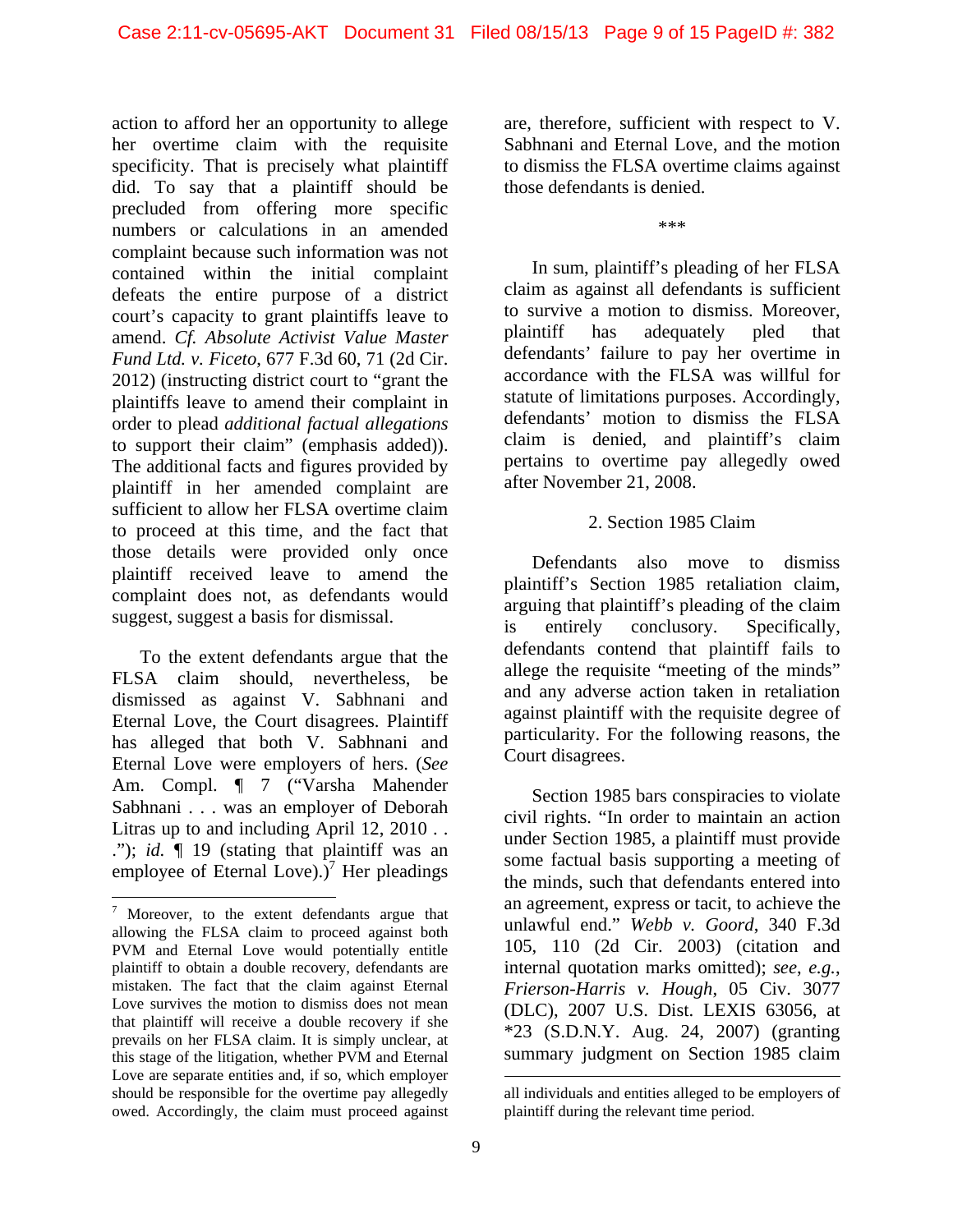where evidence "could not reasonably establish any agreement to achieve unlawful ends"). Here, plaintiff brings her claim under the second prong of Section 1985, which states, in relevant part:

(2) Obstructing justice; intimidating party, witness, or juror. If two or more persons in any State or Territory conspire to deter, by force, intimidation, or threat, any party or witness in any court of the United States from attending such court, or from testifying to any matter pending therein, freely, fully, and truthfully, or to injure such party or witness in his person or property on account of his having so attended or testified . . . the party so injured or deprived may have an action for the recovery of damages, occasioned by such injury or deprivation, against any one or more of the conspirators.

# 42 U.S.C. § 1985(2)-(3).

Plaintiff's Section 1985 claim is predicated on the fact that defendants allegedly terminated her employment because she testified in the criminal case against them. (*See* Am. Compl. ¶¶ 39-42.) As the Court explained during the September 19, 2012 telephone conference, if a plaintiff is punished for having testified in court, a cause of action under Section 1985 exists. In her amended complaint, plaintiff alleges that M. Sabhnani and V. Sabhnani were "conspirators" who "sought to injure [her] for having testified against them," on behalf of the government. (*Id.* ¶ 41; *see also id.*  $\llbracket$  40.) Plaintiff has, therefore, explicitly pled that a conspiracy to retaliate against her existed. Viewing these facts alleged in the light most favorable to plaintiff and drawing all reasonable inferences, plaintiff has pled a sufficient factual basis supporting a meeting of the minds (*i.e.* through a tacit agreement)

between M. Sabhnani and V. Sabhnani to terminate plaintiff's employment on account of her having testified at their criminal trial. $8$ 

In *Monell v. Department of Social Services*, the Supreme Court held that "a municipality cannot be held liable under § 1983 on a *respondeat superior*  theory," 436 U.S. 658, 691 (1978), but may be held liable where a plaintiff demonstrates that the constitutional violation complained of was caused by a municipal "policy or custom." *Id.* at 694. "*Monell*'s prohibition against vicarious liability in the context of Section 1983 claims also has been extended to claims brought against municipal corporations under Section 1985." *Bowen v. Rubin*, 385 F. Supp. 2d 168, 176 (E.D.N.Y. 2005) (citing cases). Although *Monell*'s standard of liability has never been extended to private businesses sued under Section 1985, the Second Circuit has explicitly extended *Monell*'s rationale to private businesses in the Section 1983 context, *see Rojas v. Alexander's Dep't Store, Inc.*, 924 F.2d 406, 409 (2d Cir. 1990), and courts within this Circuit have used the standard to evaluate the sufficiency of a Section 1985 claim brought against a private corporation for purposes of surviving a motion to dismiss, *see*, *e.g.*, *Bowen*, 385 F. Supp. 2d at 176 (explaining that, although the *Monell* standard of liability has never been extended to private businesses in a Section 1985 claim, defendants "offer no persuasive reason why this standard should not apply to private employers as well. . . . Thus, if plaintiffs can demonstrate that the [private corporation defendant] conspired to deprive them of their rights by virtue of an official policy or custom of the corporation, this would be sufficient to state a claim under Section 1985").

The liability of a municipal corporation (or, in this case, a private corporation) may be established in a number of ways under *Monell*. For example, "where the action of the employee in question is taken by, or is attributable to, one of the entity's authorized policymakers, the action will be considered the act of the entity itself." *Id.* at 177; *see also Amnesty Am. v. Town of W. Hartford*, 361 F.3d 113, 126 (2d Cir. 2004) ("[E]ven a single action by a decisionmaker who possesses final authority to establish municipal policy with respect to the action ordered is sufficient to implicate the municipality in the constitutional deprivation for the purposes of § 1983." (internal citation and quotation marks omitted)). Plaintiff has alleged that PVM was the "alter ego" of M. Sabhnani and V. Sabhnani, and that the business operations of PVM were carried out of

 $\overline{a}$ <sup>8</sup> Plaintiff's pleading of this claim is also sufficient as to defendants PVM and Eternal Love.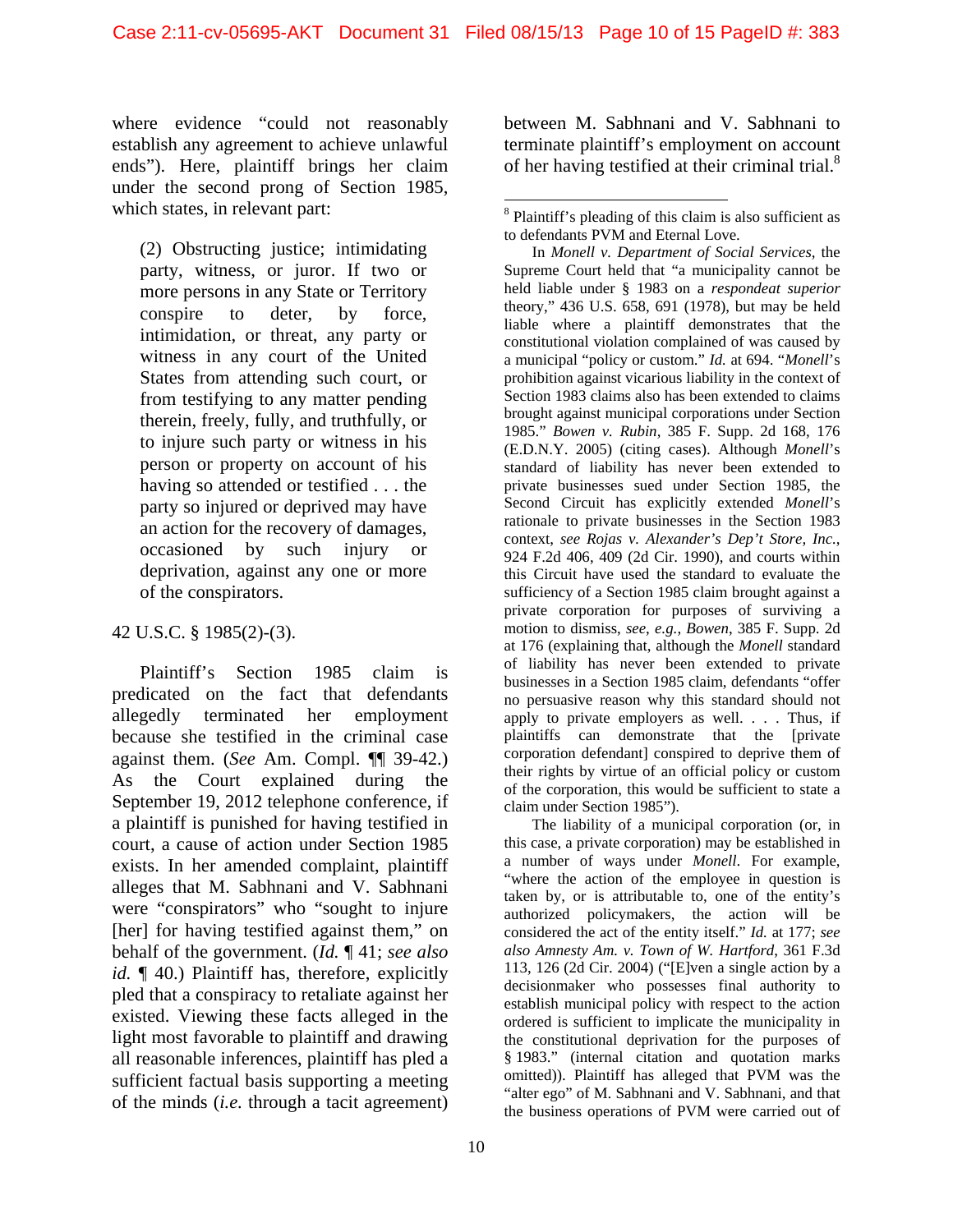*See*, *e.g.*, *Hunt v. Weatherbee*, 626 F. Supp. 1097, 1106-07 (D. Mass. 1986) (explaining that, to survive a motion to dismiss, a plaintiff must plead "at least minimum factual support of the existence of a conspiracy," but that "the nature of conspiracies often makes it impossible to provide details at the pleading stage and that the pleader should be allowed to resort to the discovery process and not be subjected to a dismissal of his complaint" (quoting 5 C. Wright & A. Miller, Federal Practice & Procedure § 1233 (1969)) (additional citation and internal quotation marks omitted)). Accordingly, defendants' motion to dismiss plaintiff's Section 1985 claim is denied.

#### 3. New York Labor Law Claims

# a. Vacation Pay Claim

Plaintiff claims that defendants failed to pay her accrued vacation time upon termination in violation of Sections 191(3) and 198 of the NYLL. Defendants move to dismiss that claim, arguing that plaintiff has no statutory right to accrued vacation payments and, accordingly, must allege the existence of an agreement to receive that type of pay – something that plaintiff has

l

only done in conclusory terms that are insufficient to survive a motion to dismiss. For the reasons that follow, the Court disagrees with defendants.

"It is axiomatic that an employee has no inherent right to paid vacation and sick days, or payment for unused vacation and sick days, in the absence of an agreement, either express or implied." *Sosnowy v. A. Perri Farms, Inc.*, 764 F. Supp. 2d 457, 475 (E.D.N.Y. 2011). Section 198-c(1) of the NYLL requires that "any employer who is a party to an agreement to pay or provide benefits or wage supplements to employees" pay the amounts owed within thirty days of the date due. *See* NYLL  $\S$  198-c(1).<sup>9</sup> "This section codifies the general understanding that vacation and sick pay are purely matters of contract between an employer and employee." *Sosnowy*, 764 F. Supp. 2d at 476. Accordingly, a plaintiff claiming that she is owed accrued vacation pay under the NYLL must plead the existence of an agreement entitling her to vacation pay upon termination. *Id.*; *see also Gennes v. Yellow Book of N.Y., Inc.*, 23 A.D.3d 520, 522 (2d Dep't 2005) ("The primary and dispositive issue in applying [Section 198-c(1)] is whether there was any basis for the accrual of vacation benefits."); *Glenville Gage Co. v. Indus. Bd. of Appeals*, 70 A.D.2d 283, 284 (3d Dep't 1979) (stating that "the accrual of vacation[] [pay] . . . [is] a matter of agreement to provide such benefits," and citing both the employer's written notice and the employee's testimony to determine the terms of the agreement as it related to accrued vacation pay).

the couple's home. (*See* Am. Compl. ¶¶ 4-5.) For purposes of surviving a motion to dismiss, plaintiff has made a sufficient showing that M. Sabhnani and V. Sabhnani were the kind of "higher ranking officials with policymaking authority" whose actions could be attributed to the corporation. *See*, *e.g.*, *Bowen*, 385 F. Supp. 2d at 177 (denying motion to dismiss as to private corporation defendant sued under Section 1985 where plaintiffs alleged facts that, when viewed in the light most favorable to plaintiffs, demonstrated that the employee who took the actions at issue acted as a "policymaker" for the corporation). Moreover, as discussed *supra*, it is unclear, based on the allegations contained within the complaint, whether Eternal Love is an entity separate and distinct from PVM. Accordingly, the claim must proceed against both PVM and Eternal Love at this time.

 $9$  Although plaintiff also cites Section 191(3) of the NYLL, the Court analyzes plaintiff's claim under Section  $198-c(1)$  of the NYLL, as courts in this Circuit have concluded that Section 191(3) does not provide a statutory right to accrued vacation payments upon termination. *See*, *e.g.*, *Sosnowy*, 764 F. Supp. 2d at 476.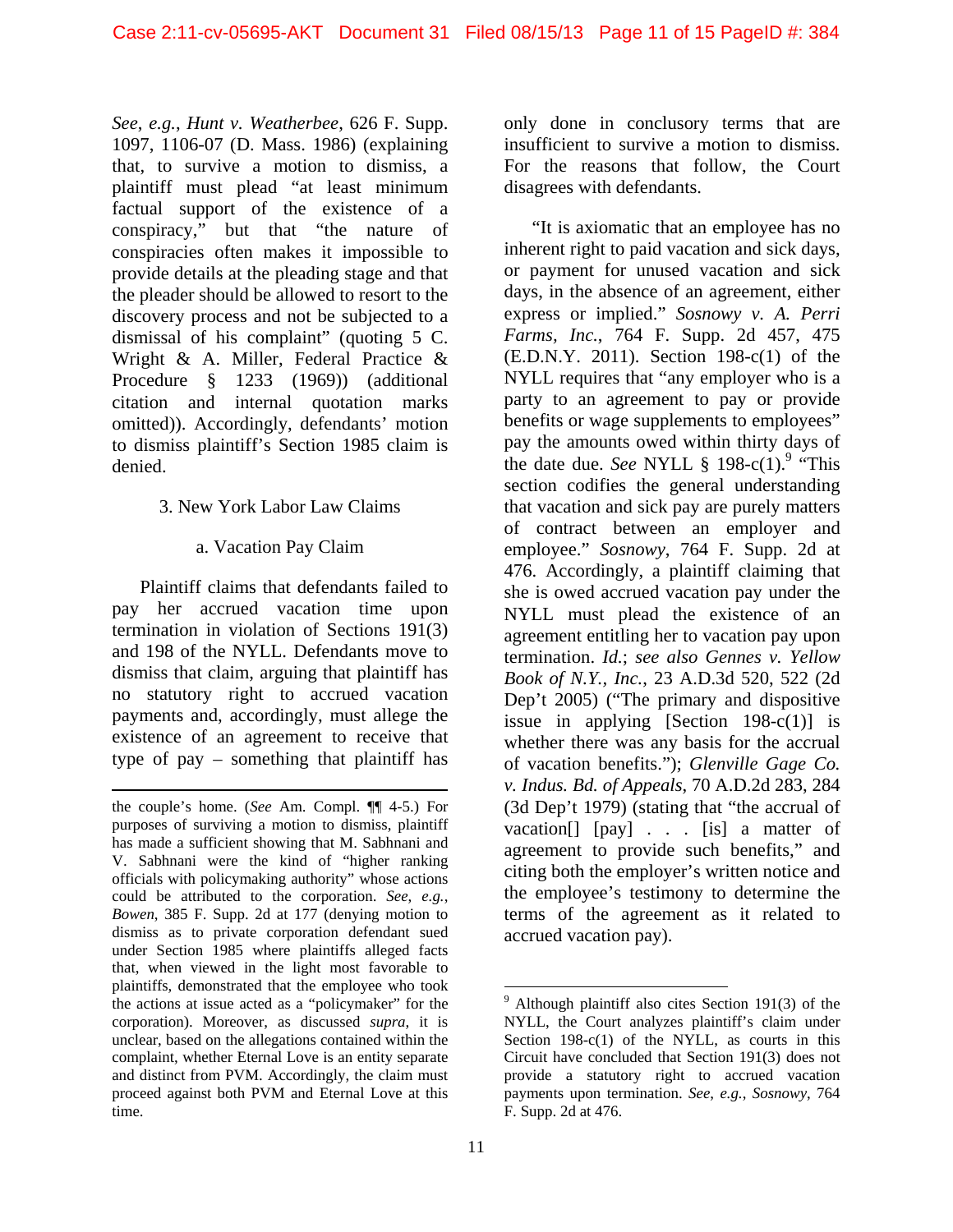Viewing the facts alleged in the light most favorable to plaintiff, the Court finds that plaintiff has pled the existence of an agreement to provide accrued vacation pay upon termination. Appended to plaintiff's amended complaint are three letters written by plaintiff during the course of 2008 regarding vacation compensation. (*See* Am. Compl. Exs. B-D.) In plaintiff's first letter, she advises that she only took 3 of the 10 vacation days allotted to her for 2007. She indicates that the "arrangement in the past" has been to reimburse for unused vacation days. (*See* Am. Compl. Ex. B.) Plaintiff's second letter (addressed to "MS," which the Court assumes to be M. Sabhnani) is a follow-up to her initial request for reimbursement for unused vacation days. (*See* Am. Compl. Ex. C.) Finally, plaintiff's third letter (also addressed to "MS") indicates that her "2007 vacation compensation for 7 vacation days not taken" was not included in the check she received earlier that week. (*See* Am. Compl. Ex. D.) These contemporaneous writings (which, when viewed in the light most favorable to plaintiff, suggest that an agreement between plaintiff and her employers in regards to vacation pay existed) support a plausible claim for accrued vacation pay. At this stage of the litigation, plaintiff has sufficiently pled the existence of an agreement to receive accrued vacation pay upon termination and, accordingly, has a plausible claim under Section 198-c(1) for defendants' alleged failure to make such payments. Defendants' motion to dismiss the vacation pay claim is, therefore, denied.

# b. Section 215 Claim

Defendants also move to dismiss plaintiff's state law retaliation claim, brought under Section 215 of the NYLL. The Court denied defendants' previous request for dismissal of this claim and, for the reasons discussed on the record on

September 19, 2012 and below, once again denies defendants' motion to dismiss this cause of action.

Section 215 of the NYLL provides, in relevant part, that:

(a) No employer or his or her agent . .

. shall discharge, threaten, penalize, or in any other manner discriminate or retaliate against any employee (i) because such employee has made a complaint to his or her employer, or to the commissioner or his or her authorized representative, or to the attorney general or any other person, that the employer has engaged in conduct that the employee, reasonably and in good faith, believes violates any provision of this chapter, or any order issued by the commissioner (ii) because such employer or person believes that such employee has made a complaint to his or her employer, or to the commissioner or his or her authorized representative, or to the attorney general, or to any other person that the employer has violated any provision of this chapter, or any order issued by the commissioner . . . .

NYLL § 215(1). Thus, under Section  $215(1)(a)(ii)$ , an employer is prohibited from retaliating against an employee based on its belief that the employee complained to someone about the employer's violation of a provision of the NYLL. During the September 19, 2012 telephone conference, the Court emphasized that, although complaints must be made to specific persons in order to form the basis for a claim brought under Section  $215(1)(a)(i)$ , complaints made to *anyone* (so long as they relate to an employer's alleged violation of a provision of the NYLL) can give rise to a Section  $215(1)(a)(ii)$  claim.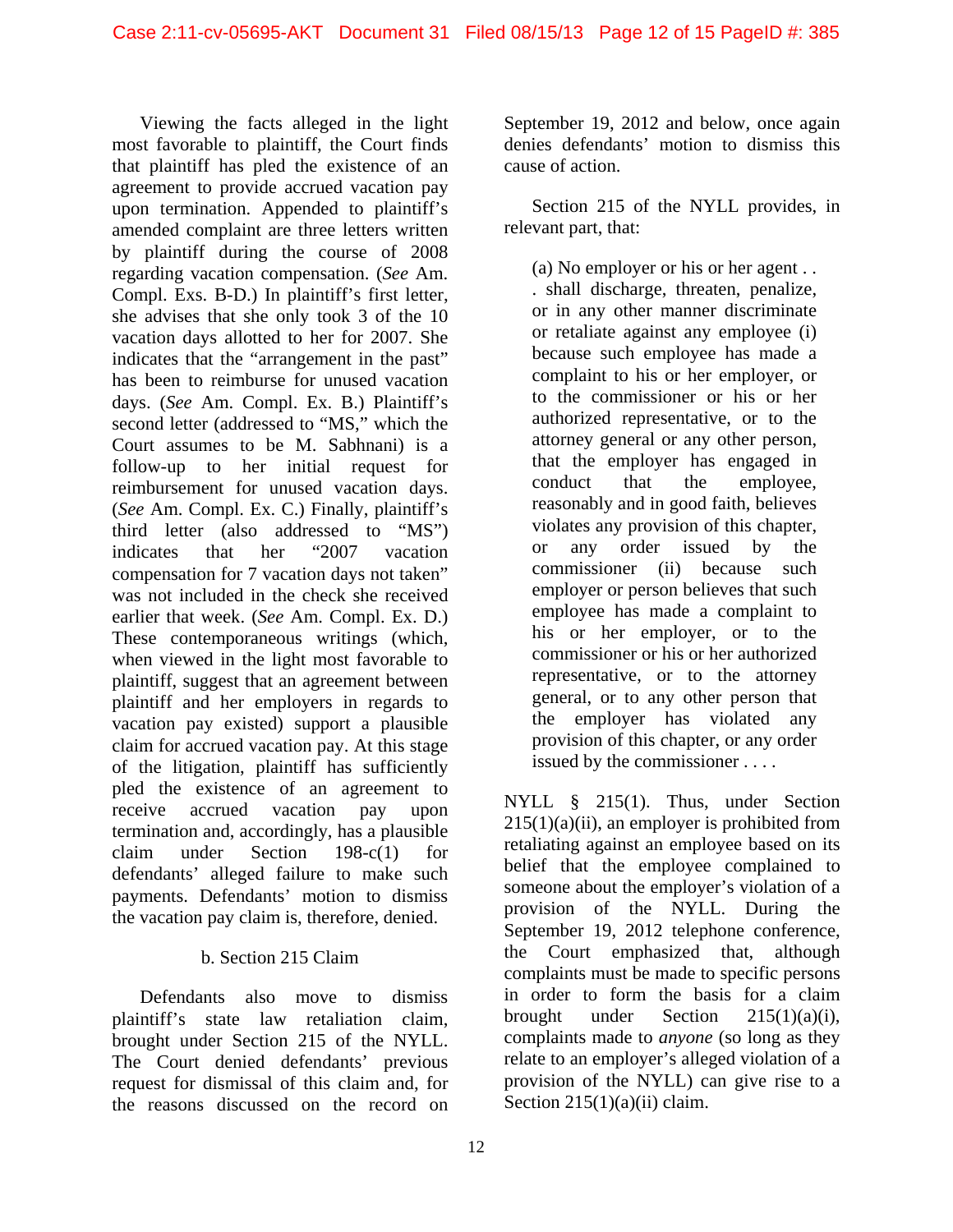Defendants move to dismiss the Section 215 claim essentially on the basis that plaintiff failed to cite to a specific provision of the NYLL in her complaint. Defendants argue that plaintiff has failed to adequately plead a claim under Section  $215(1)(a)(ii)$ because, although her amended complaint states that she was terminated for testifying at M. Sabhnani's and V. Sabhnani's criminal trial, plaintiff has failed to allege that the testimony she provided against those defendants pertained to a specific provision of the NYLL that they violated. (*See* Defs.' Mot. to Dismiss at 10-11.) The Court belied the merits of a similar argument during the September 19, 2012 telephone conference, explaining that plaintiff's failure to explicitly cite to the indentured servitude provision of the NYLL would not defeat her claim when the complaint clearly indicated that plaintiff's trial testimony pertained to defendants' harboring of indentured servants.

In her amended complaint, plaintiff alleges that, upon discovering that defendants were "harboring indentured servants or slaves at their residence/business location," she was "compelled to testify against [them] in a criminal case in the Federal Court, Eastern District of New York." (Am. Compl. ¶ 8-9.) Accepting these allegations as true, the reasonable inferences that can be drawn are that plaintiff complained to government officials and/or law enforcement officers about defendants' harboring of indentured servants and testified, at the criminal trial, about defendants' use of indentured servants. Indentured servitude is prohibited under the NYLL. As the Court explained during the September 19, 2012 telephone conference, plaintiff's failure to cite to the specific provision of the NYLL that prohibits indentured servitude is not a legal defect in this particular case; it is clear, even without reference to the particular statutory

provision, that the violation of the NYLL that triggers plaintiff's Section 215 claim is indentured servitude. *Cf. Nicholls v. Brookdale Univ. Hosp. Med. Ctr.*, 03-CV-6233 (JBW), 2004 U.S. Dist. LEXIS 12816, at \*13 (E.D.N.Y. July 9, 2004) (dismissing Section 215 claim where the Court could not even determine what alleged violation of the NYLL formed the basis of plaintiff's claim). Accordingly, defendants' motion to dismiss the Section 215 claim is, once again, denied.

\*\*\*

In sum, defendants' motion to dismiss is denied in its entirety. However, the Court reiterates that plaintiff's FLSA claim is limited to overtime pay allegedly owed after November 21, 2008 (any overtime pay allegedly owed prior to that date falls outside of the applicable three-year limitations period).

#### B. Motion for Sanctions

Defendants move for sanctions pursuant to Rule 11 of the Federal Rules of Civil Procedure on the following grounds: (1) certain allegations contained within the second amended complaint related to the FLSA overtime claim are contradicted by plaintiff's testimony in a different matter; (2) the facts alleged in the second amended complaint to support the FLSA claim are conclusory and false; and (3) plaintiff's deposition testimony from a different case suggests that there was no agreement between the parties for accrued vacation compensation, thereby discrediting her claim for such pay in this case. (*See* Defs.' Mem. of Law in Supp. of Mot. for Sanctions ("Defs.' Mot. for Sanctions") at 3-6.)

Under Rule 11, to avoid the risk of sanctions, a party's counsel must undertake reasonable inquiry to "ensure that papers filed are well-grounded in fact, legally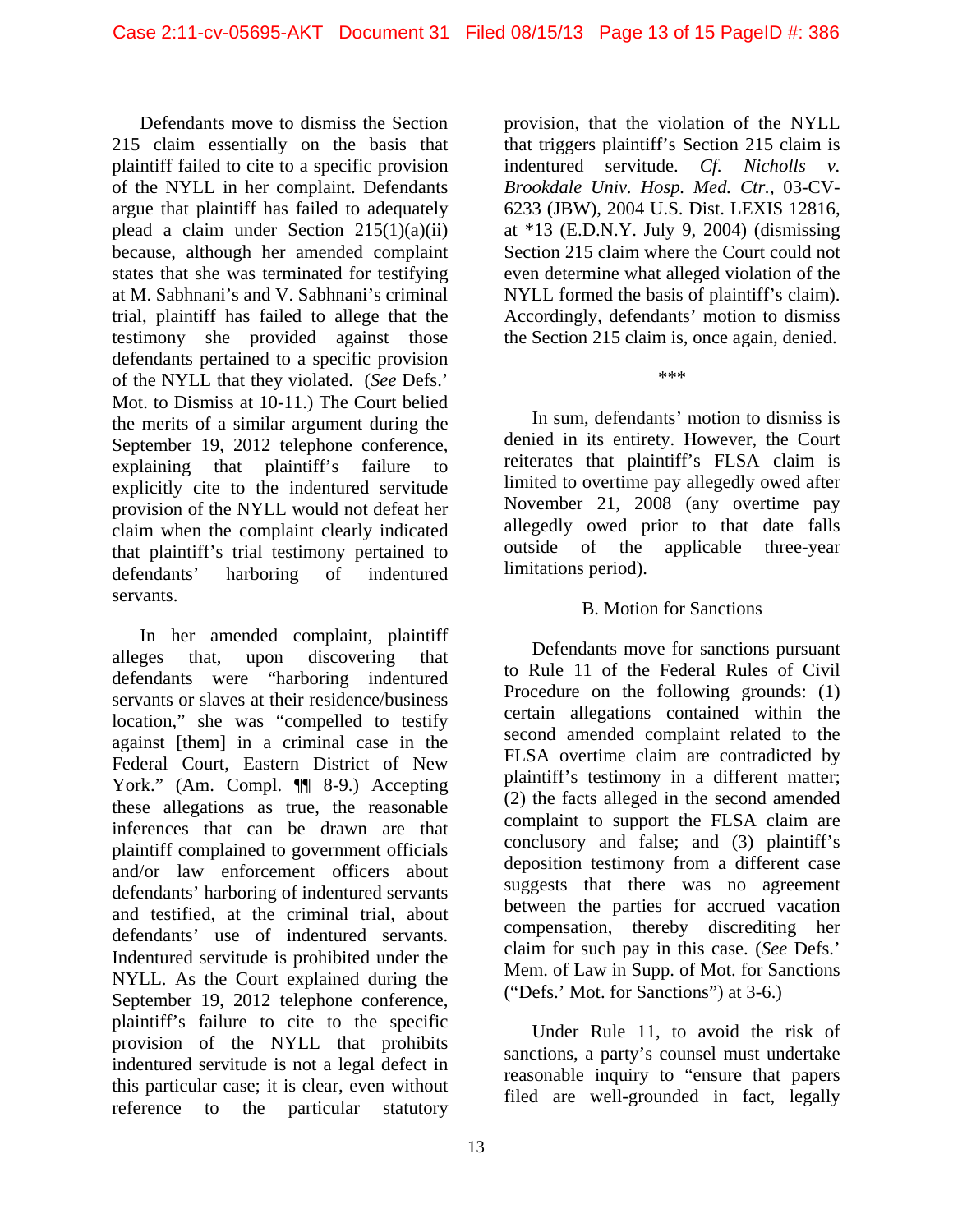tenable, and not interposed for any improper purpose." *Gal v. Viacom Int'l, Inc.*, 403 F. Supp. 2d 294, 307 (S.D.N.Y. 2005) (quoting *Cooter & Gell v. Hartmarx Corp.*, 496 U.S. 384, 393 (1990)) (internal quotation marks omitted). In considering a motion for sanctions under Rule 11, this Court applies an "objective standard of reasonableness." *See MacDraw v. CIT Grp. Equip. Fin., Inc.*, 73 F.3d 1253, 1257 (2d Cir. 1996) ("In evaluating whether the signer of a filing has violated Rule 11, the district court applies an objective standard of reasonableness, examining whether, under the circumstances of a given case, the signed has conducted a 'reasonable inquiry' into the basis of a filing."). "[R]ule 11 is violated only when it is patently clear that a claim has absolutely no chance of success." *Oliveri v. Thompson*, 803 F.2d 1265, 1275 (2d Cir. 1986) (internal quotation marks omitted). Additionally, "[w]hen divining the point at which an argument turns from merely losing to losing *and* sanctionable, . . . courts [must] resolve all doubts in favor of the signer" of the pleading. *Rodick v. City of Schenectady*, 1 F.3d 1341, 1350 (2d Cir. 1993) (internal quotation marks omitted).

As a threshold matter, there is no basis for defendants to claim that the amended complaint is frivolous from a legal standpoint, for, as discussed *supra*, all of the claims contained within the amended complaint have survived defendants' motion to dismiss. Defendants cannot maintain, therefore, that plaintiff's amended complaint was submitted in bad faith or that her pleading was laden with unreasonable claims.<sup>10</sup> Thus, to the extent that defendants

l

move for sanctions on the basis that plaintiff initiated a frivolous lawsuit or brought claims with absolutely no chance of success, their request for sanctions is denied.

Moreover, defendants' assertion that certain allegations contained within the amended complaint are contradicted by plaintiff's deposition testimony in a different case is unpersuasive. Defendants have submitted an affidavit in support of their motion for sanctions, attached to which is the transcript of plaintiff's deposition in a separate proceeding. (*See* Sam Israel Decl. in Supp. of Defs.' Mot. for Sanctions ("Israel Sanctions Decl.") Ex. A, Litras Dep. in 08-CV-2970.) First, defendants point to a portion of the deposition where plaintiff testified that there were times when she was asked to come in early to work, but that it did not occur more than once in a week, and argue that this testimony contradicts the hours chart appended to her amended complaint filed in this case. (*See* Defs.' Mot. for Sanctions at 4.) However, during that deposition, plaintiff testified that she "traditionally got in at 6:30 in the morning" (*see* Israel Sanctions Decl. Ex. A, at 14), which is entirely consistent with the documentation provided in the chart submitted in this action (*see* Am. Compl. Ex. A (denoting work start time as 6:45 a.m. for almost all of the days listed, with an occasional start time of 6:00 a.m. or 6:30  $(a.m.))$ .<sup>11</sup> Thus, the Court does not share defendants' view that plaintiff's deposition testimony in the prior case necessarily contradicts the facts alleged in support of

<sup>&</sup>lt;sup>10</sup> In addition, the Court notes that plaintiff's amended complaint followed the Court's express instructions provided during the September 19, 2012 telephone conference – plaintiff re-pled only the claims that the Court gave her permission to re-plead and declined to reassert the action against Pooja

l Sabhnani in the absence of facts tending to implicate Pooja Sabhnani under any of the asserted claims.

 $11$  Based on the information before the Court, it is entirely plausible that plaintiff's prior deposition testimony about being asked to come into work early on occasion referred to the fact that she generally began work around 6:45 a.m., and was sometimes asked to come in earlier (as reflected in the chart attached to her amended complaint).